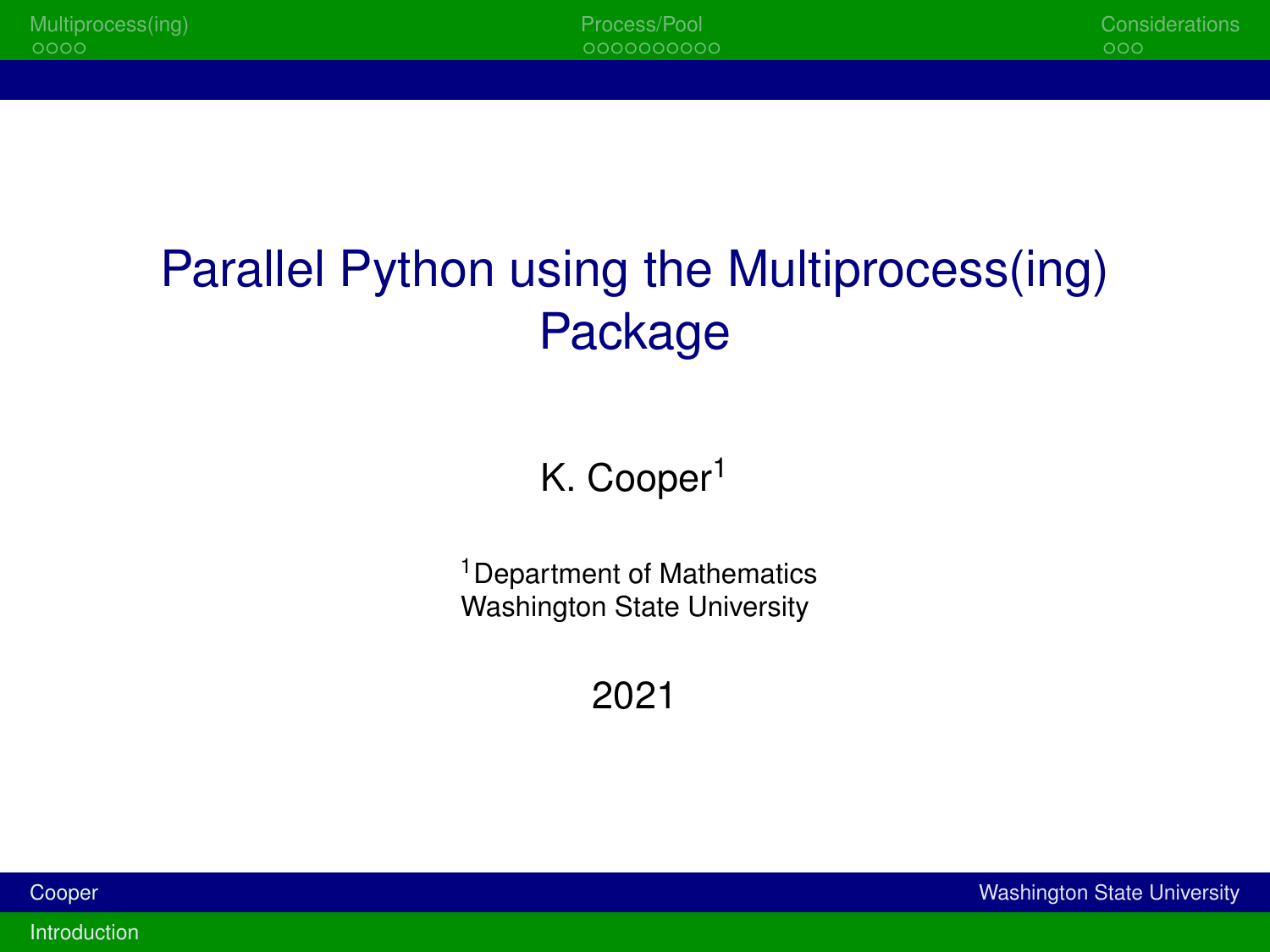<span id="page-1-0"></span>Caveat: This is just multithreaded computing – not optimal There seem to be a few prominent packages for multithreaded

Python:

- 1. Parallel Python pp
- 2. Multiprocessing, or a fork of that called Multiprocess.

This concerns only the second.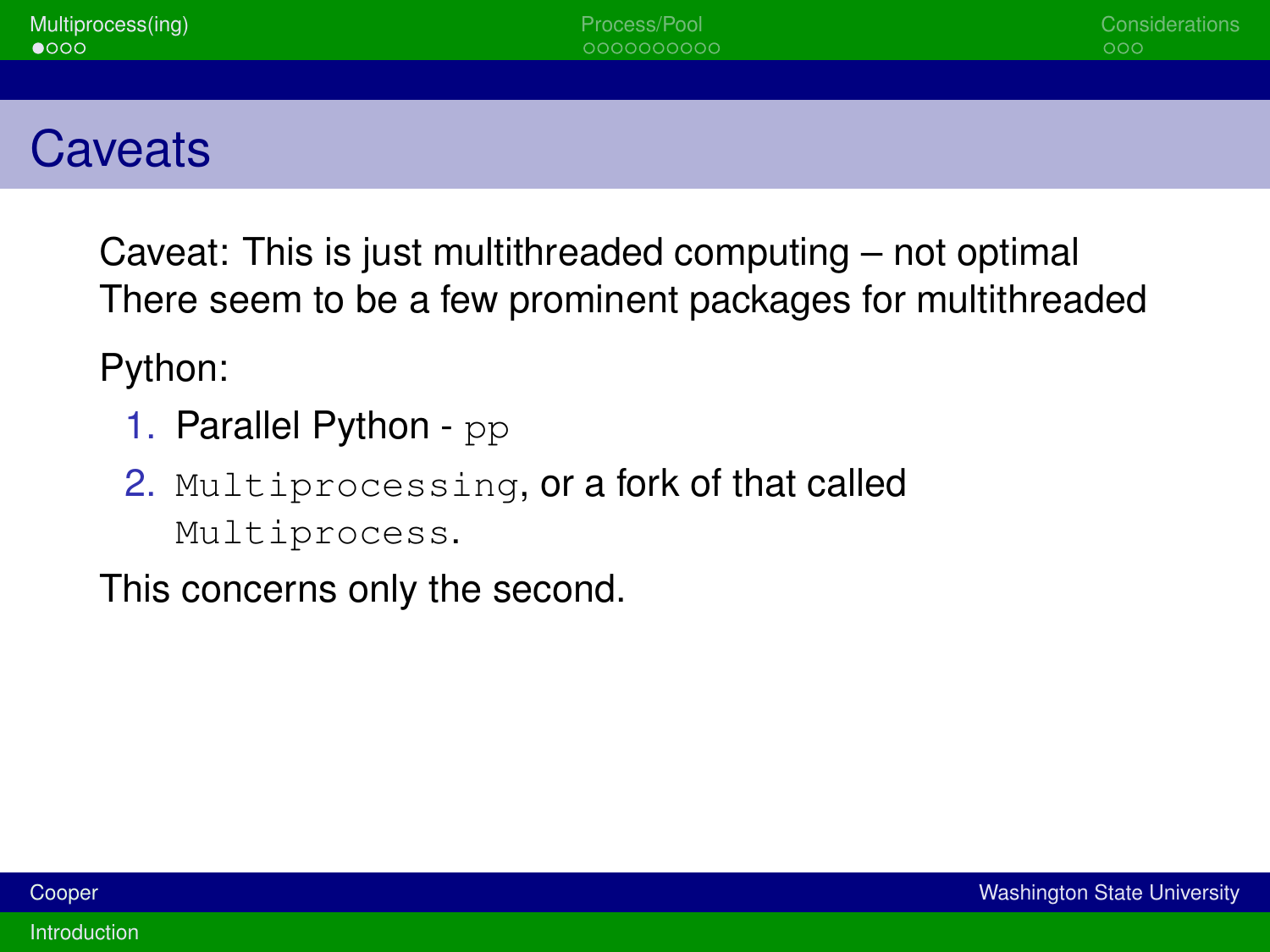**Multiprocess** 

The multiprocess package allows us to run multiple instances of our Python program.

In Linux, the original program *forks* the new processes. This duplicates existing memory and continues execution in each process from the current line.

In Windows the original program simply starts copies of the function which run in separate threads. It loses work already done, so the function must be

self-contained.

Multiprocess pretty much uses a client-server paradigm for parallel processing.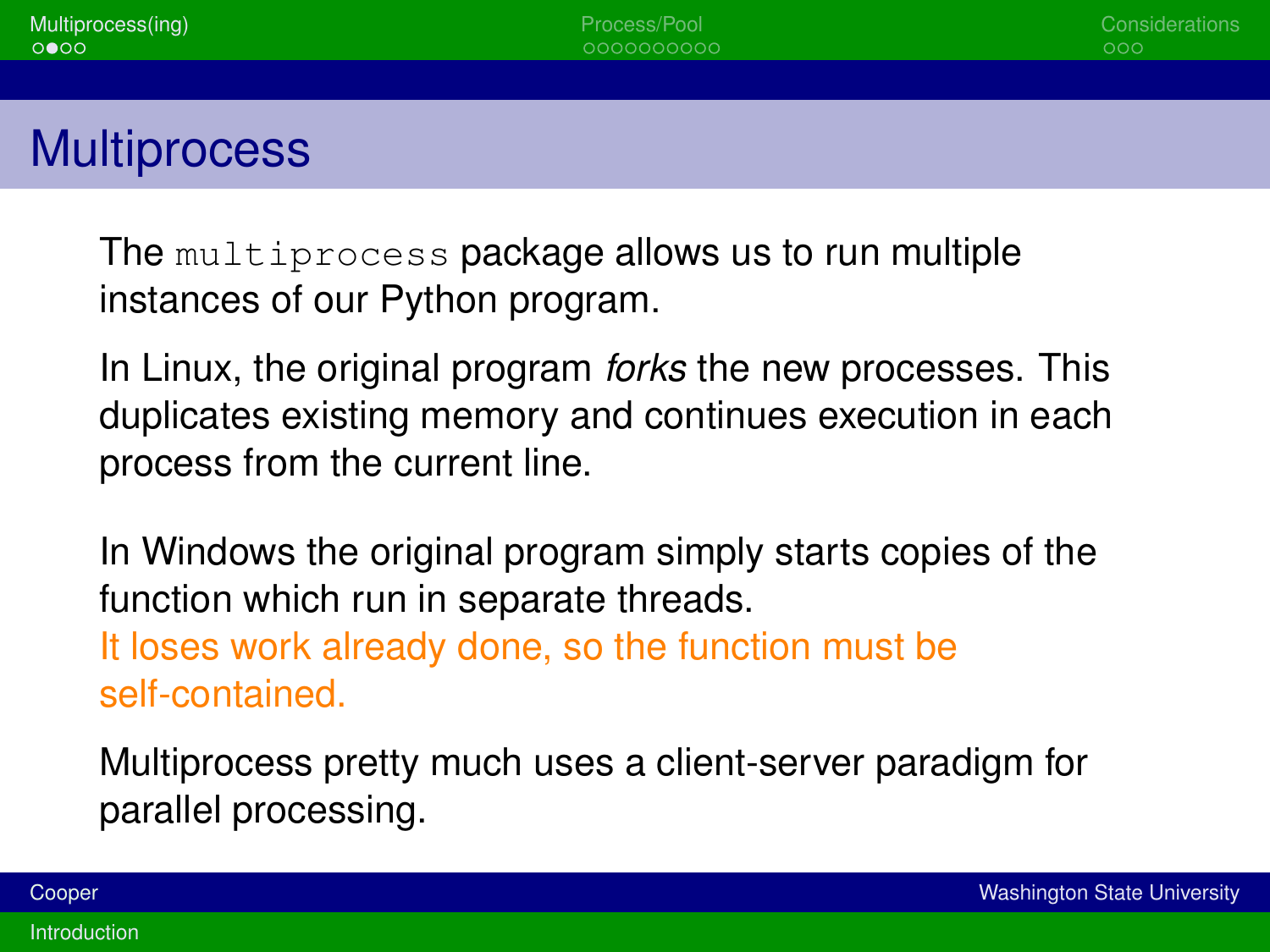| Multiprocess(ing)<br>0000 | Process/Pool<br>0000000000 | Considerations<br>000 |
|---------------------------|----------------------------|-----------------------|
|                           |                            |                       |
| Format                    |                            |                       |

The basic format for a multiprocessing program goes like this.

import multiprocess as mp def function\_known\_to\_every\_instance(args): *Code for the function* if  $name = 'main '$ :

*Code that only runs in master program goes here*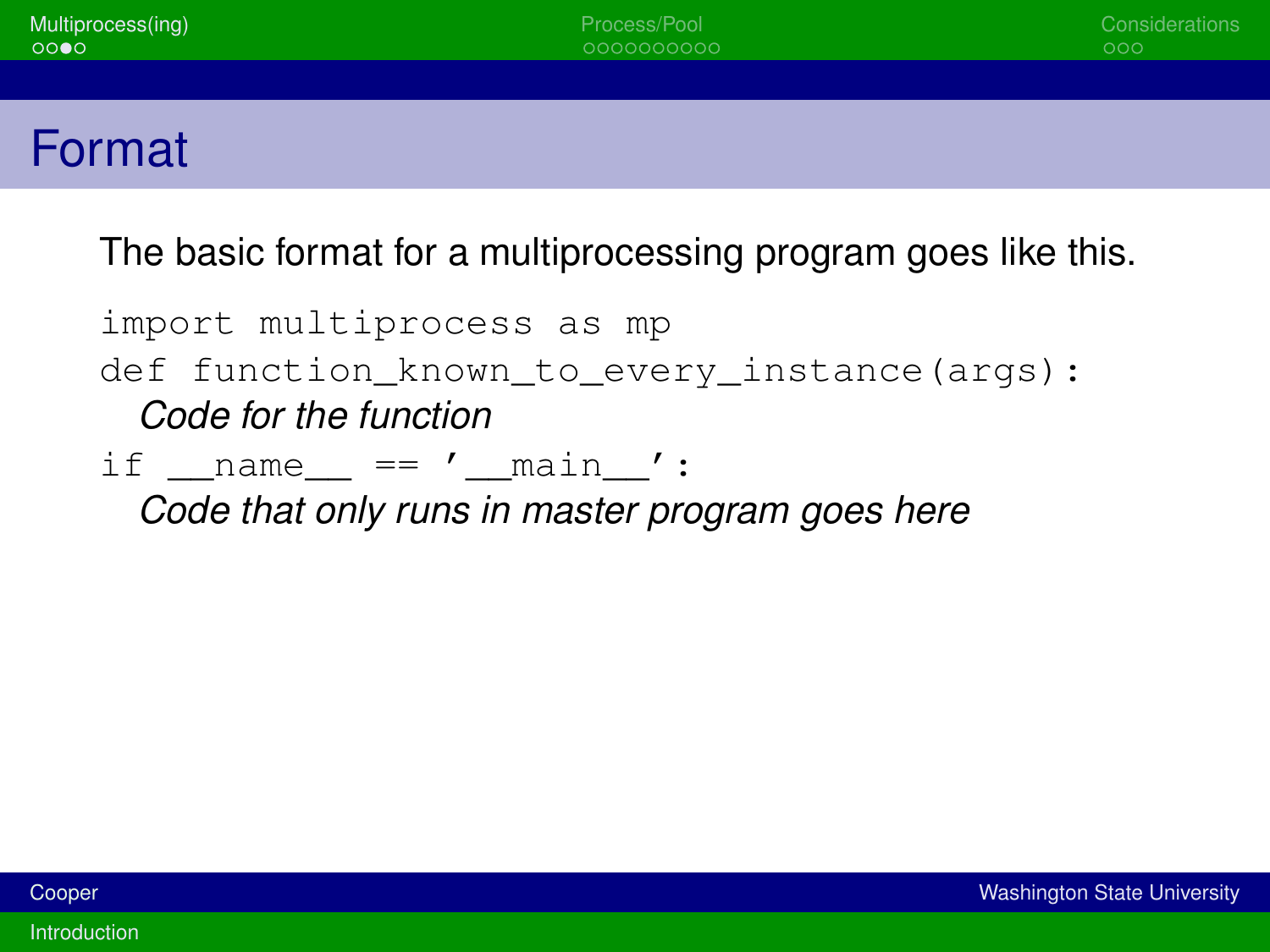The multiprocess(ing) packages are actually slightly modified/augmented version of the threading package, which allows multithreaded computing.

The principal changes have to do with the addition of a  $Pool$ method for generating threads.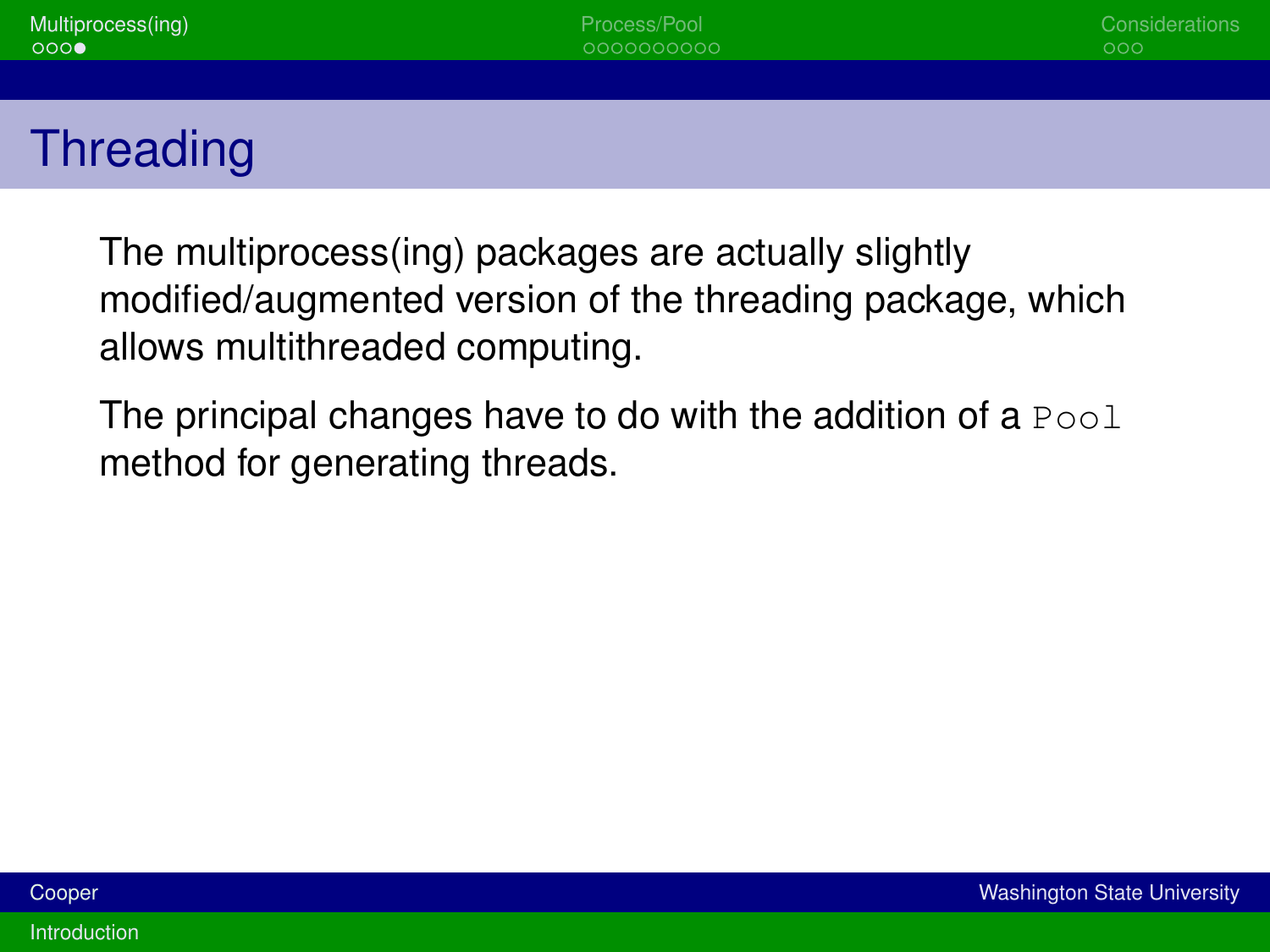| Multiprocess(ing)<br>0000 | Process/Pool<br>$\bullet$ 000000000 | Considerations<br>000 |
|---------------------------|-------------------------------------|-----------------------|
|                           |                                     |                       |
| title                     |                                     |                       |

There are two ways to spawn processes for parallel execution:

- Process: basically inherited from the threading package, creates the required number of processes and loads them all at once.
	- Pool : creates as many processes as the number of processors you specify, and waits until those finish to create any more processes.

Pool seems generally more efficient, but Process might be more intuitive, and for small numbers of processes, might require less overhead.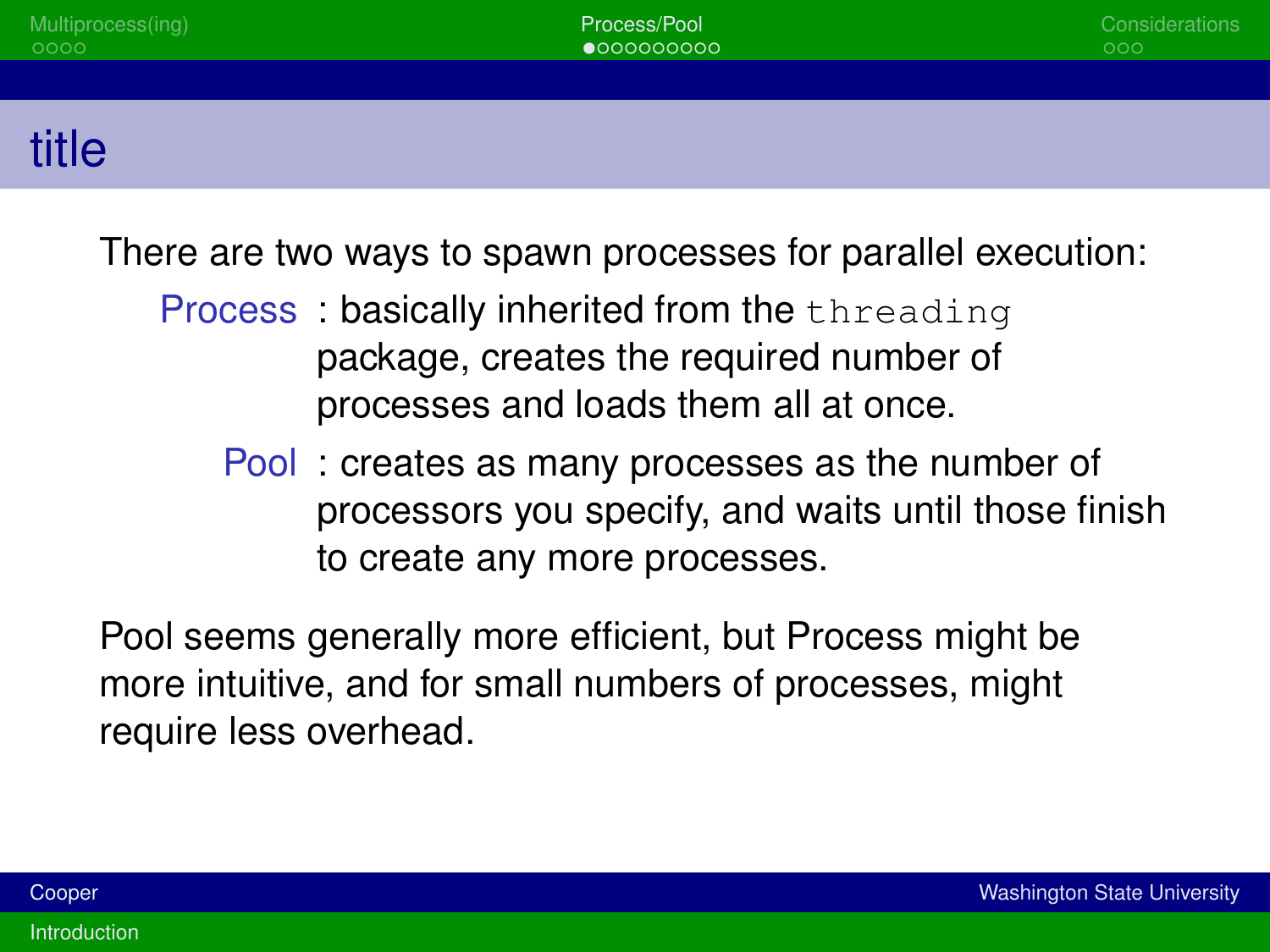| Process/Pool<br>0000000000 | Considerations<br>000 |
|----------------------------|-----------------------|
|                            |                       |
|                            |                       |
|                            |                       |

```
def parallel(arguments):
    commands
if name = ' main ':
    p = \lceil \rceilfor i in range(nProcs):
        p.append(mp.Process(\
          target=parallel,args=(arguments))
        p[i].start()
    for i in range(nProcs):
        p[i].join()
```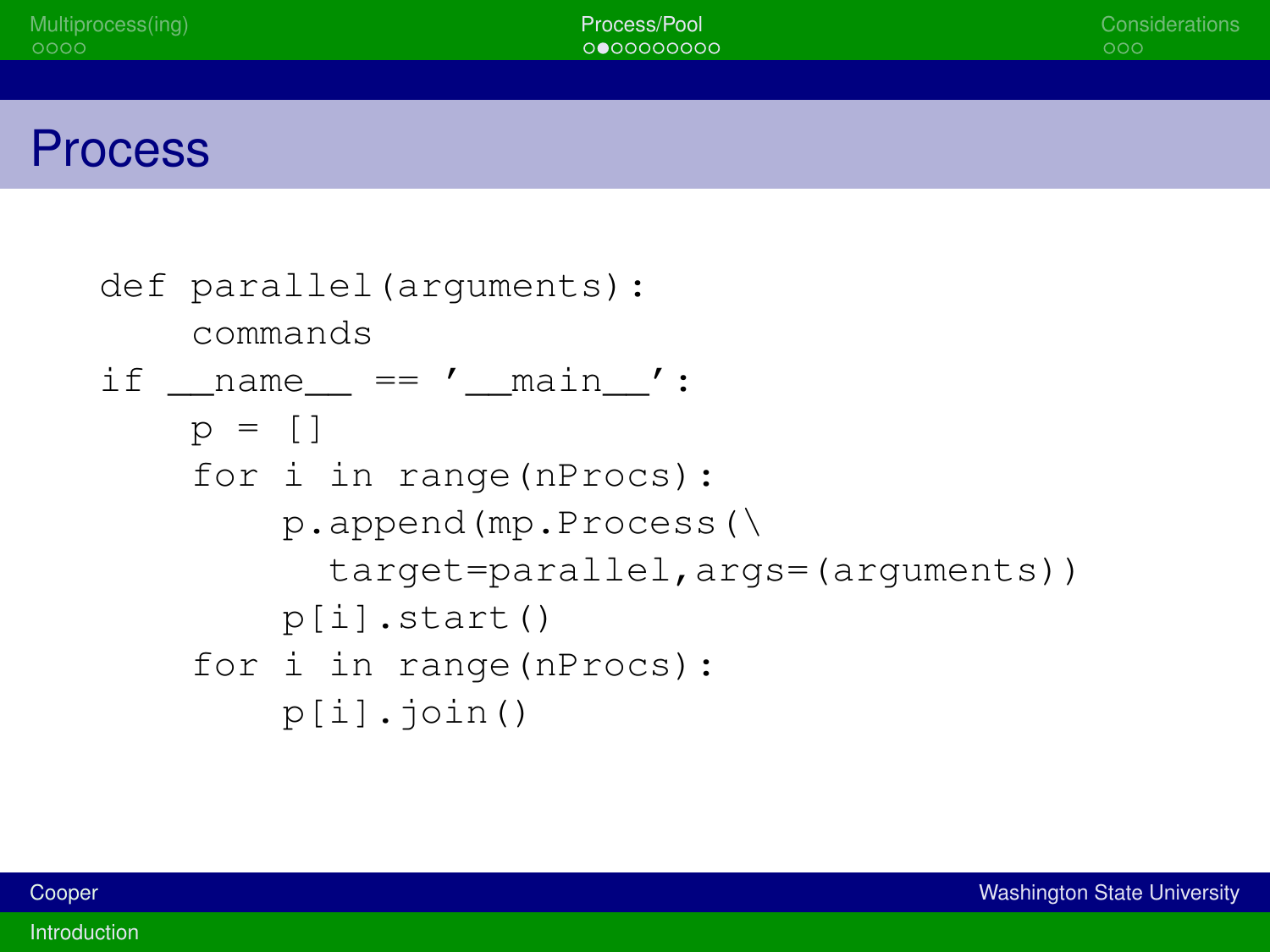| Multiprocess(ing)<br>0000 | Process/Pool<br>0000000000 | Considerations<br>000 |
|---------------------------|----------------------------|-----------------------|
|                           |                            |                       |
| <b>Process</b>            |                            |                       |

- Process: Sets up the call to the function that will run in parallel.
	- start: Starts the separate process.
	- join: *Blocks* execution of the originating code until the specified process completes.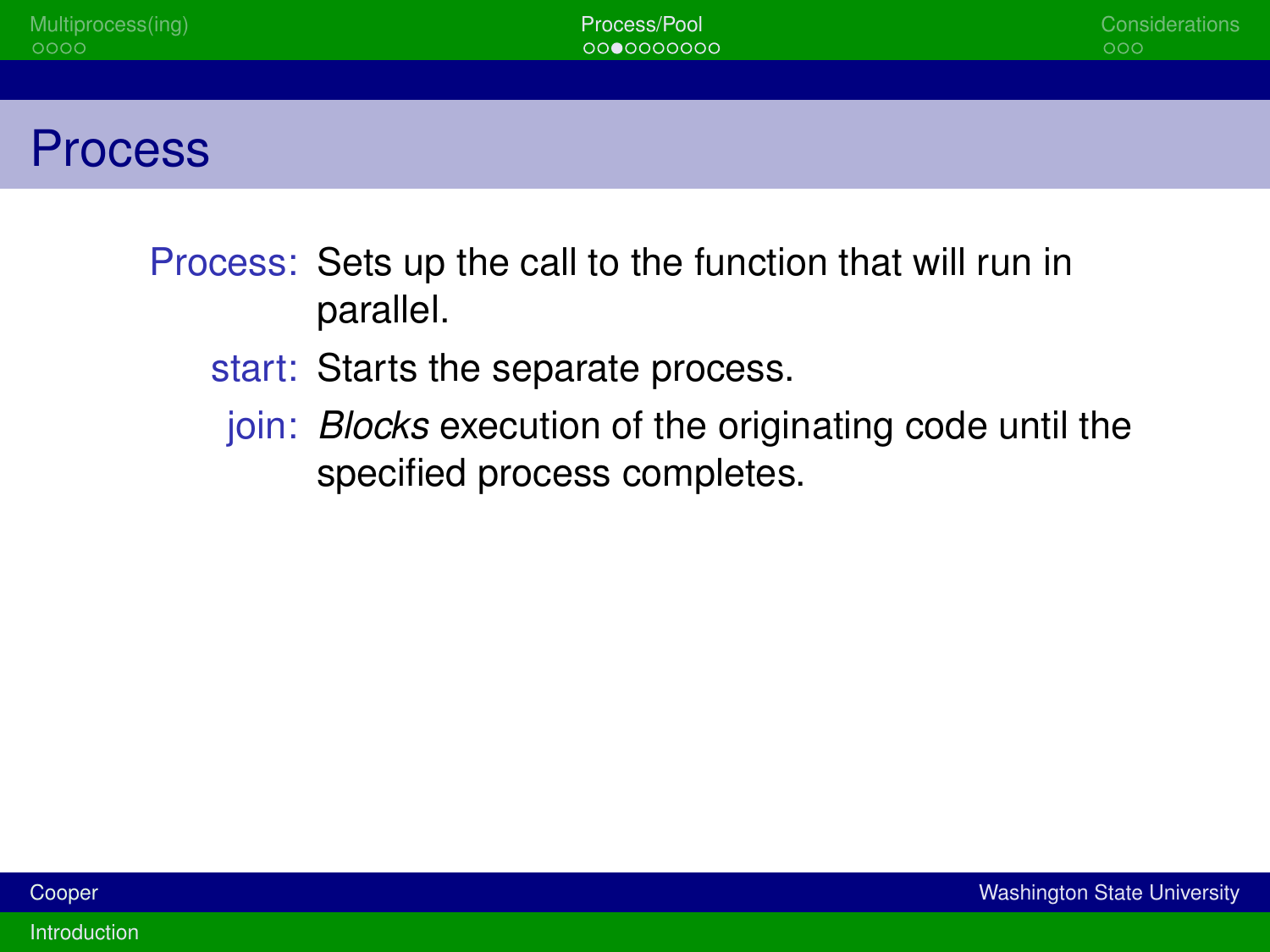In general, we want all the processes to run asynchronously.

However, before we gather results, we must be sure those processes are finished.

That is the function of  $\phi$  in () - it waits until the process it belongs to is finished.

Typically after a join you will  $qet()$  results.

**[Introduction](#page-0-1)**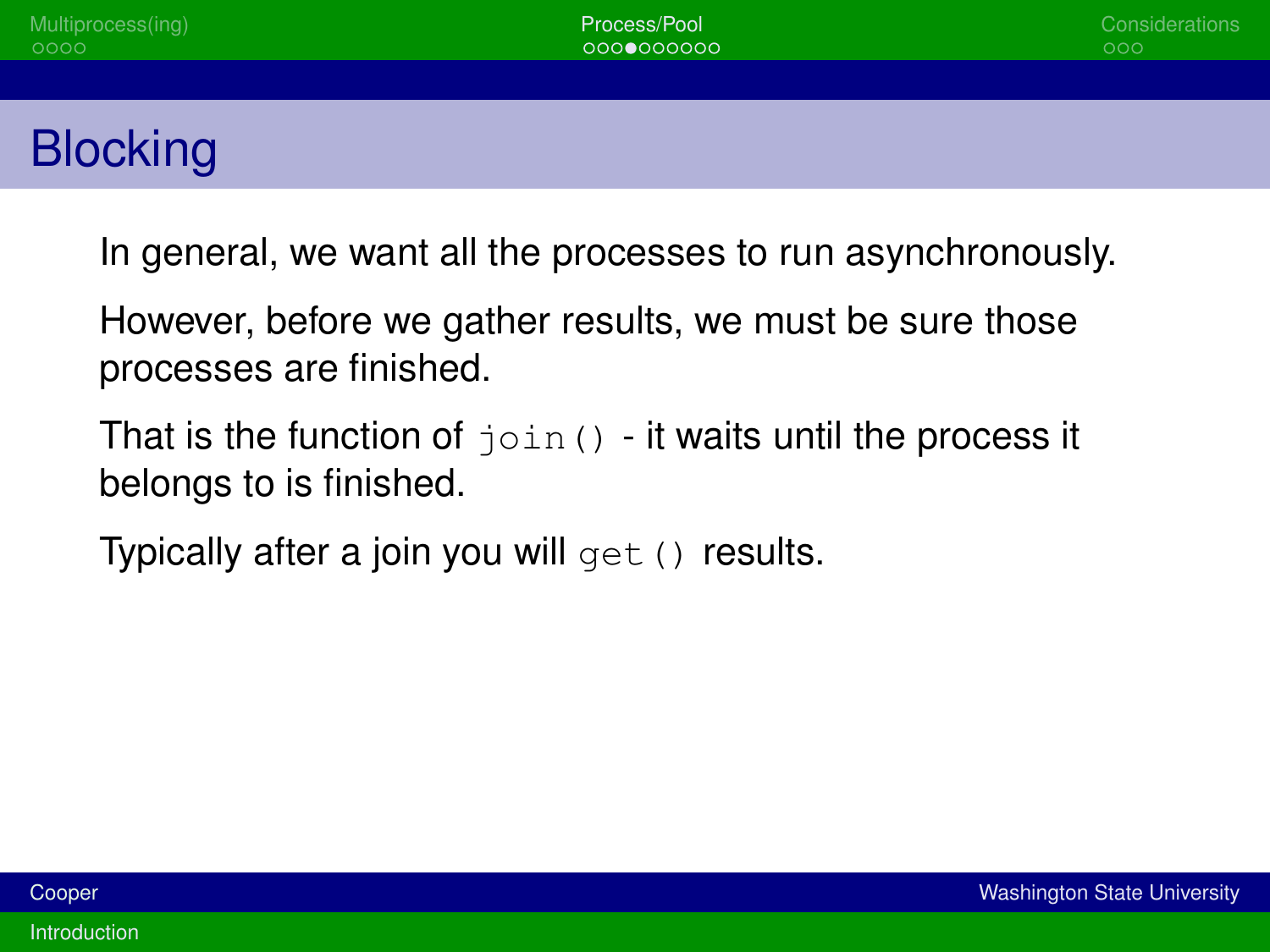## **Results**

```
results = [mp.Queue() for i in range(nProcs)]
p = [mp.Process()target=parallel, args=(args,))\for i in arange(nProcs)]
for i in arange(nProcs):
 p[i].start()
for i in arange(nProcs):
  p[i].join()
  results.append(results[i].get())
```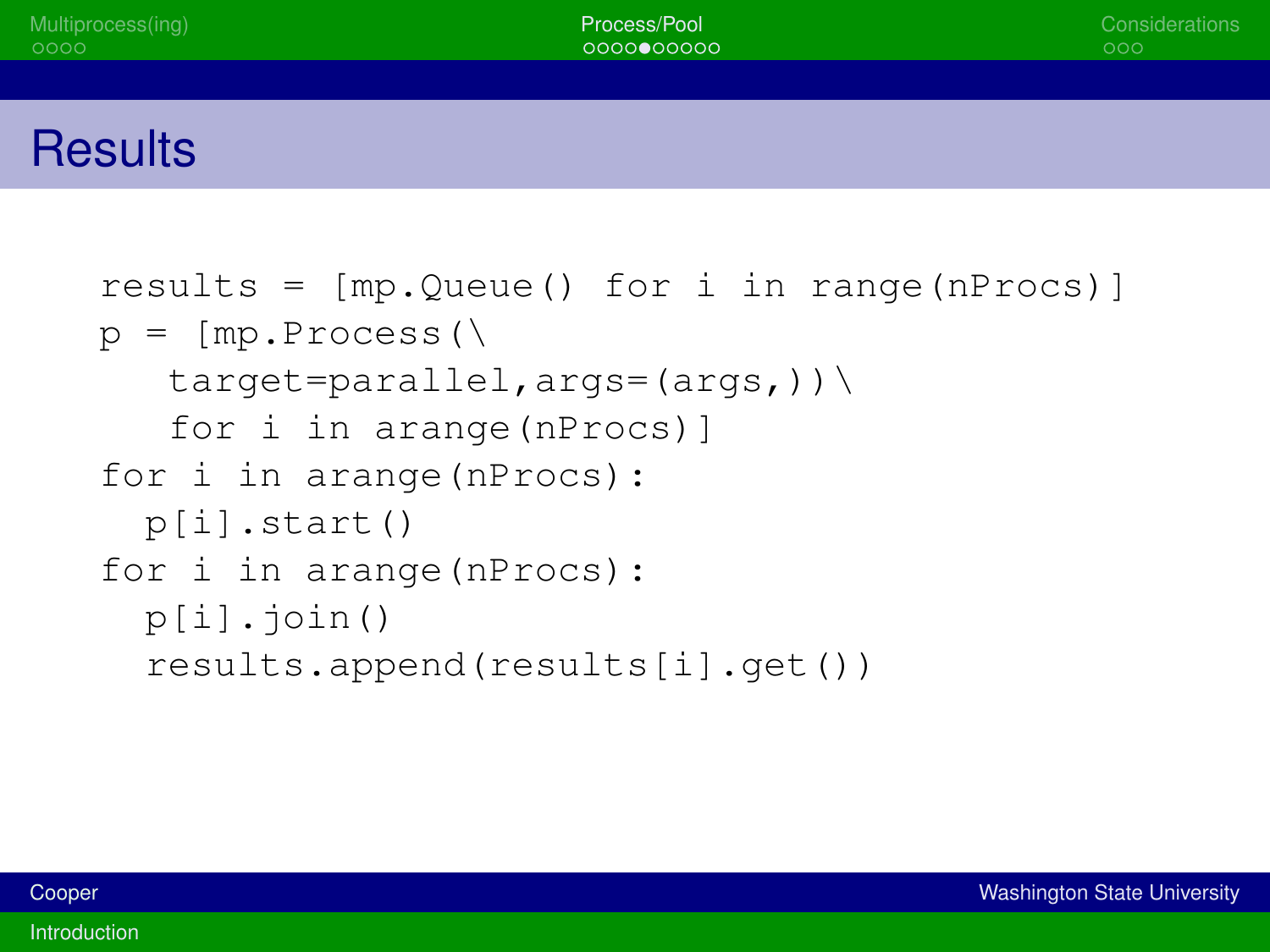| Multiprocess(ing)<br>0000 | Process/Pool<br>0000000000 | Considerations<br>000 |
|---------------------------|----------------------------|-----------------------|
|                           |                            |                       |
| Queue                     |                            |                       |

The Queue is a class for gathering results from parallel function instances.

We created a list of Queues, each corresponding to a parallel instance.

The  $qet()$  method collects the results from the corresponding instance.

This procedure is slow.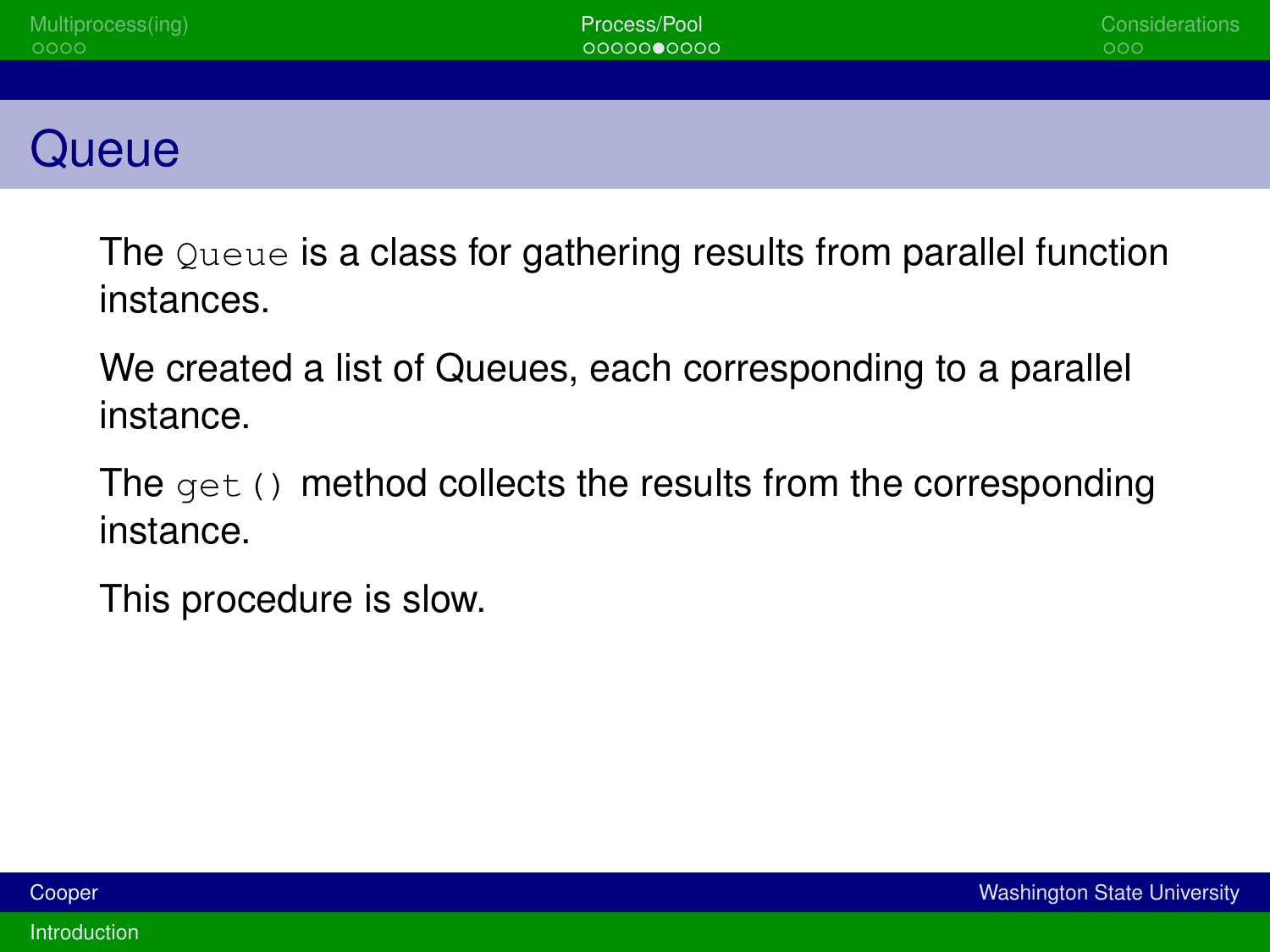| Multiprocess(ing)<br>0000 | Process/Pool<br>0000000000 | Considerations<br>000 |
|---------------------------|----------------------------|-----------------------|
|                           |                            |                       |
| Queue                     |                            |                       |

Note that to return results to a Oueue we do not use a return statement.

Fill an array with results, then use  $put()$  method in the queue, which was passed to the function.

```
def parallel(resQueue,arguments):
 commands...
 resQueue.put(theResults)
```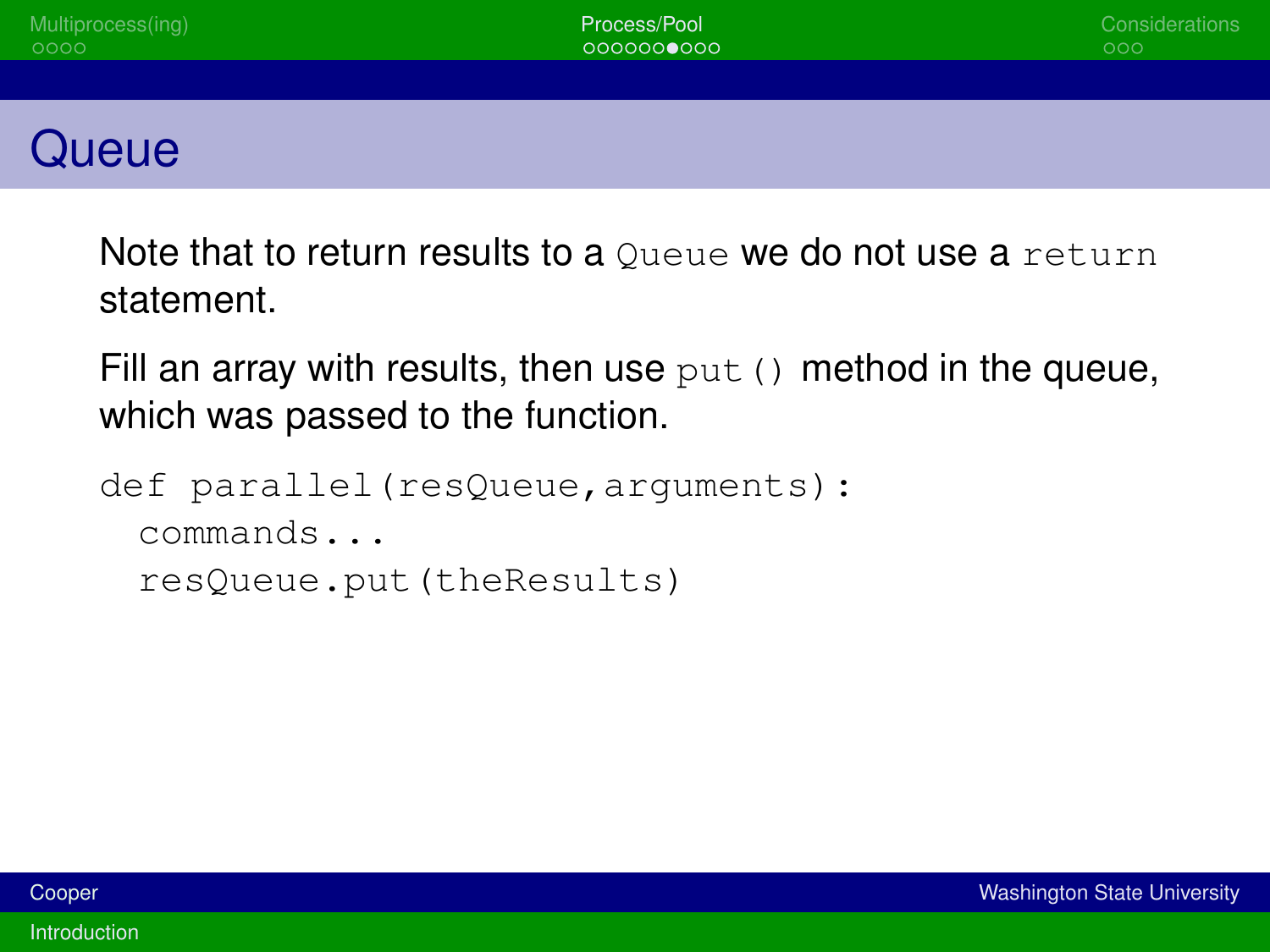Pools are in some ways easier to use.

```
p = mp.Pool(processes=nProcs)
results = p.map(parallel, [List of args])
p.close()
p.join()
```
[Introduction](#page-0-1)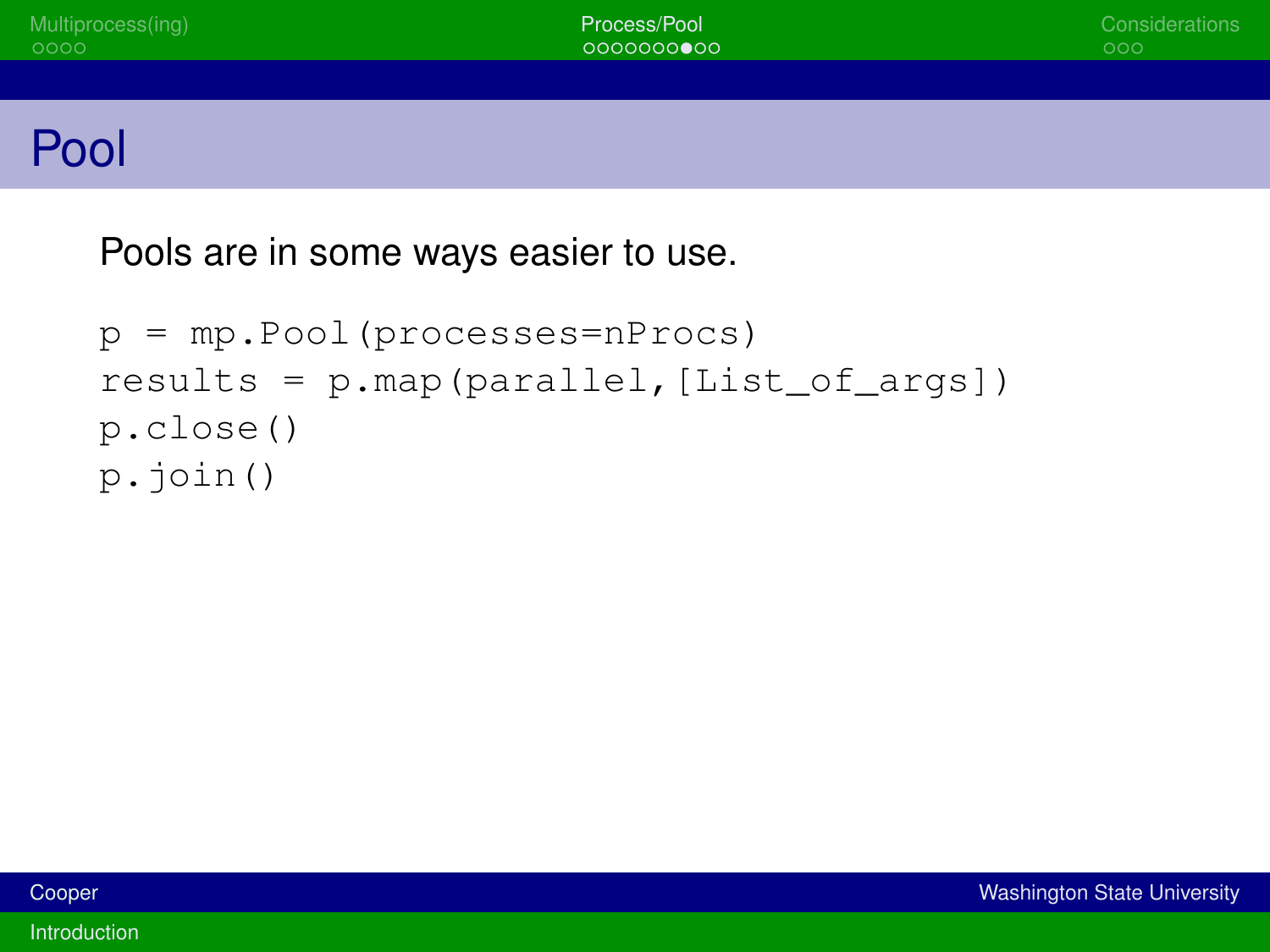<span id="page-13-0"></span>

| Multiprocess(ing)<br>0000 | Process/Pool<br>0000000000 | Considerations<br>000 |
|---------------------------|----------------------------|-----------------------|
|                           |                            |                       |
| Pool                      |                            |                       |

Pool makes a process for every collection of arguments in the argument list when a processor is free to accept that process. map() maps the arguments to the function parallel. close() says we are done making processes. join() blocks until all the processes are finished. The results from all the processes are in results.

The format might vary.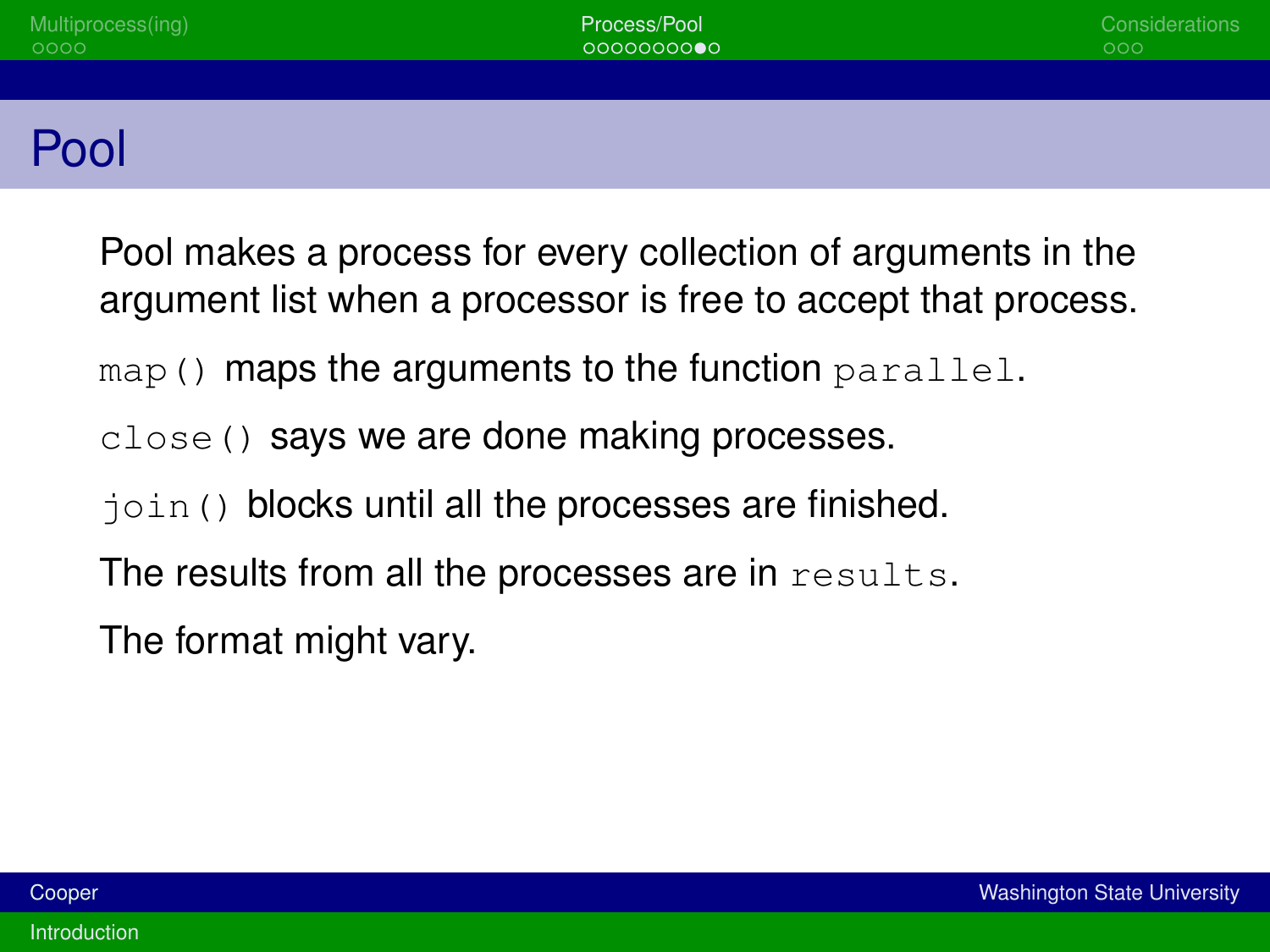| Multiprocess(ing)<br>0000                                   | Process/Pool<br>000000000 | Considerations<br>000 |
|-------------------------------------------------------------|---------------------------|-----------------------|
|                                                             |                           |                       |
| Pool function                                               |                           |                       |
| — .<br>$\sim$ $\sim$ $\sim$ $\sim$ $\sim$<br>$\blacksquare$ | .                         |                       |

The Pool function can return values, instead of using  $\text{put}$  ().

```
def parallel(arguments):
 commands...
 return theResults)
```
map() returns a list of lists of results.

map async() returns a list of tuples of results.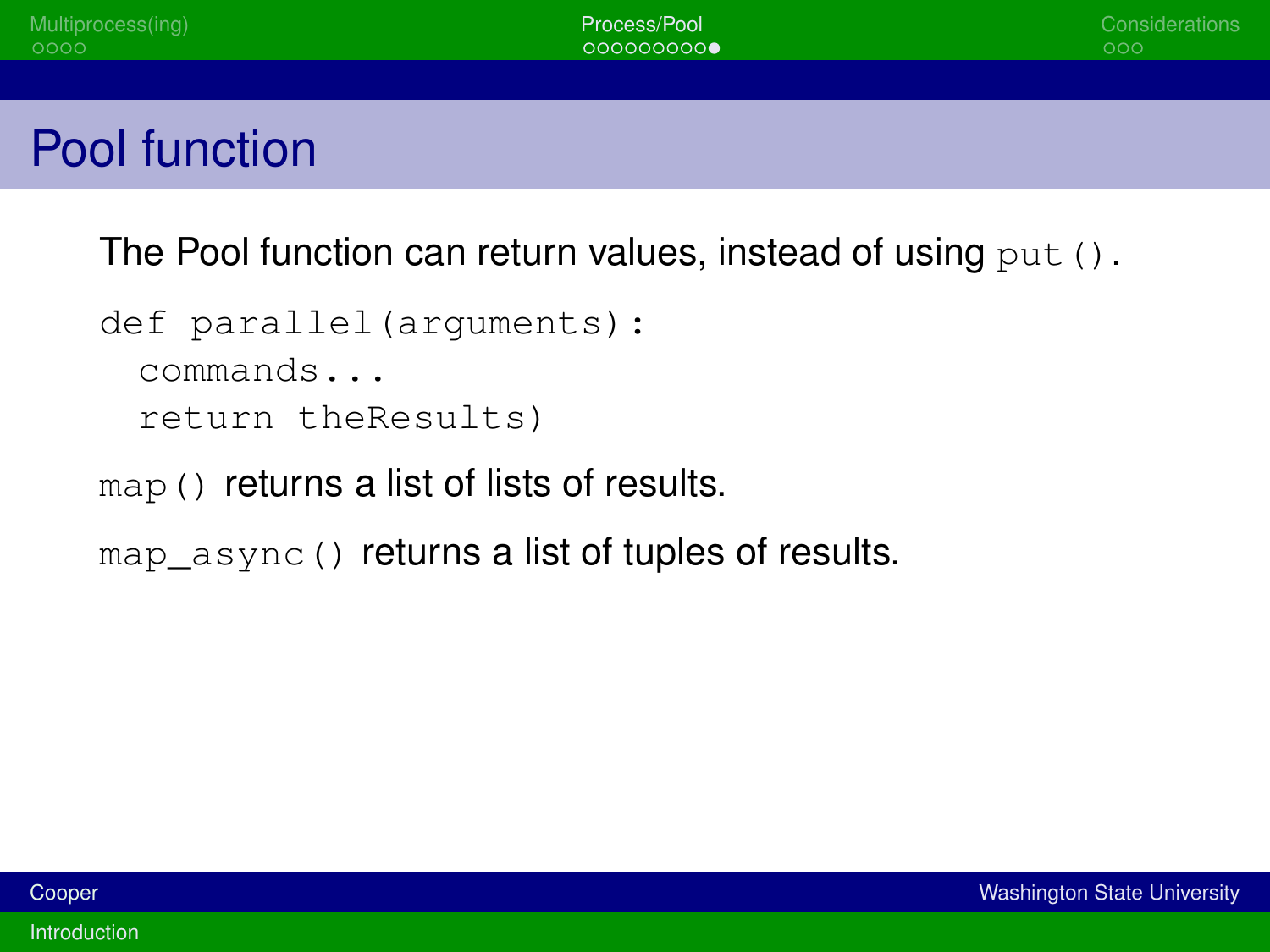

The multiprocessing package is intended for a single node.

- . . . cannot be used effectively on a distributed cluster.
- Communication is not really an issue. . .
- Memory and cache are huge issues.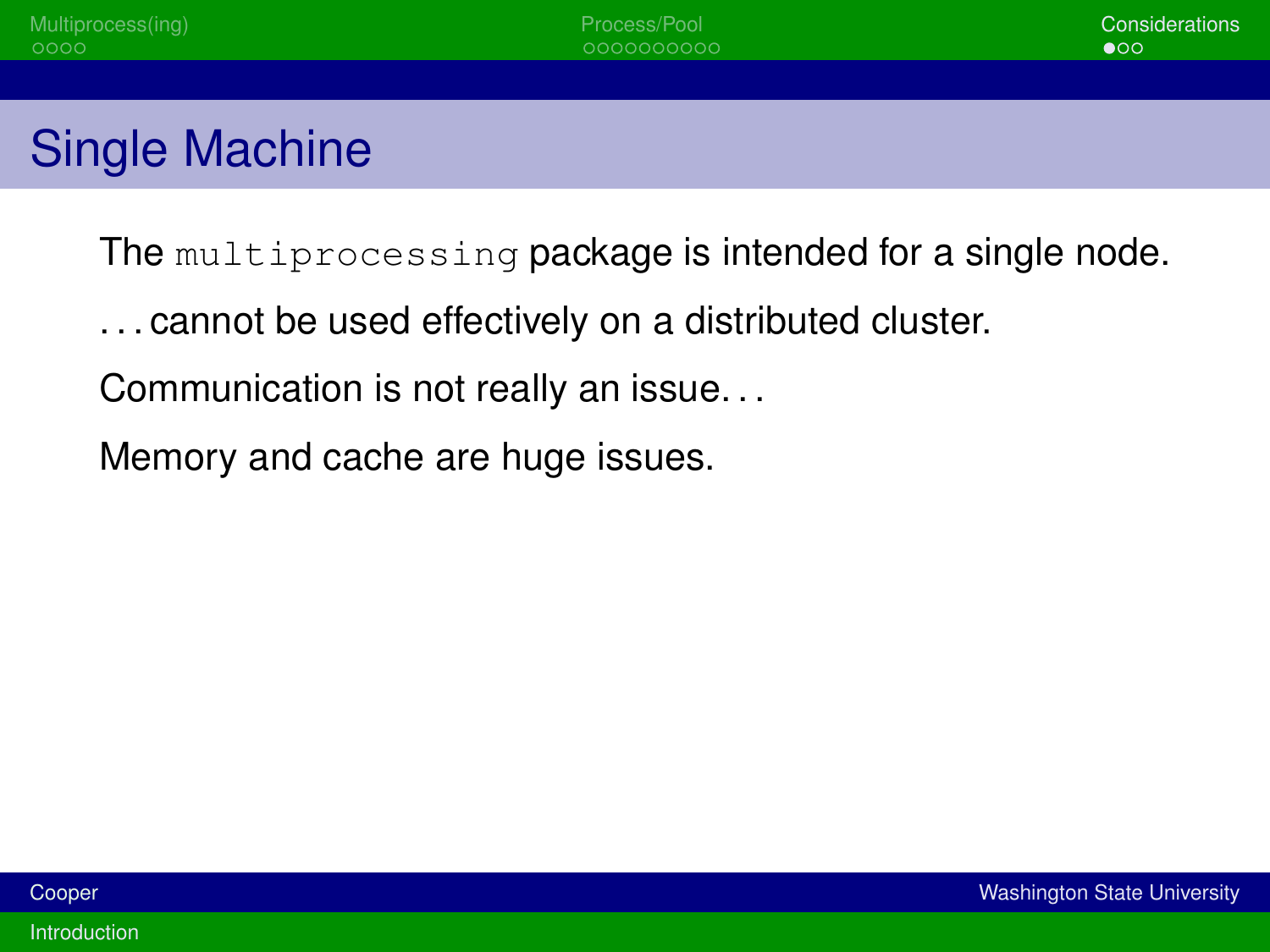| Multiprocess(ing)<br>0000 | Process/Pool<br>0000000000 | Considerations<br>$\circ \bullet \circ$ |
|---------------------------|----------------------------|-----------------------------------------|
|                           |                            |                                         |
| Cache                     |                            |                                         |

Multiprocessing makes several copies of your process, together with all the memory it requires.

For programs that use significant memory, it is common to lose all parallel gains to cache faults.

Multiprocessing in this context should only be used on programs that are computationally intensive, but that use little memory.

If your processor does not have, say, at least four cores with 2MB L2 cache each, just don't bother.